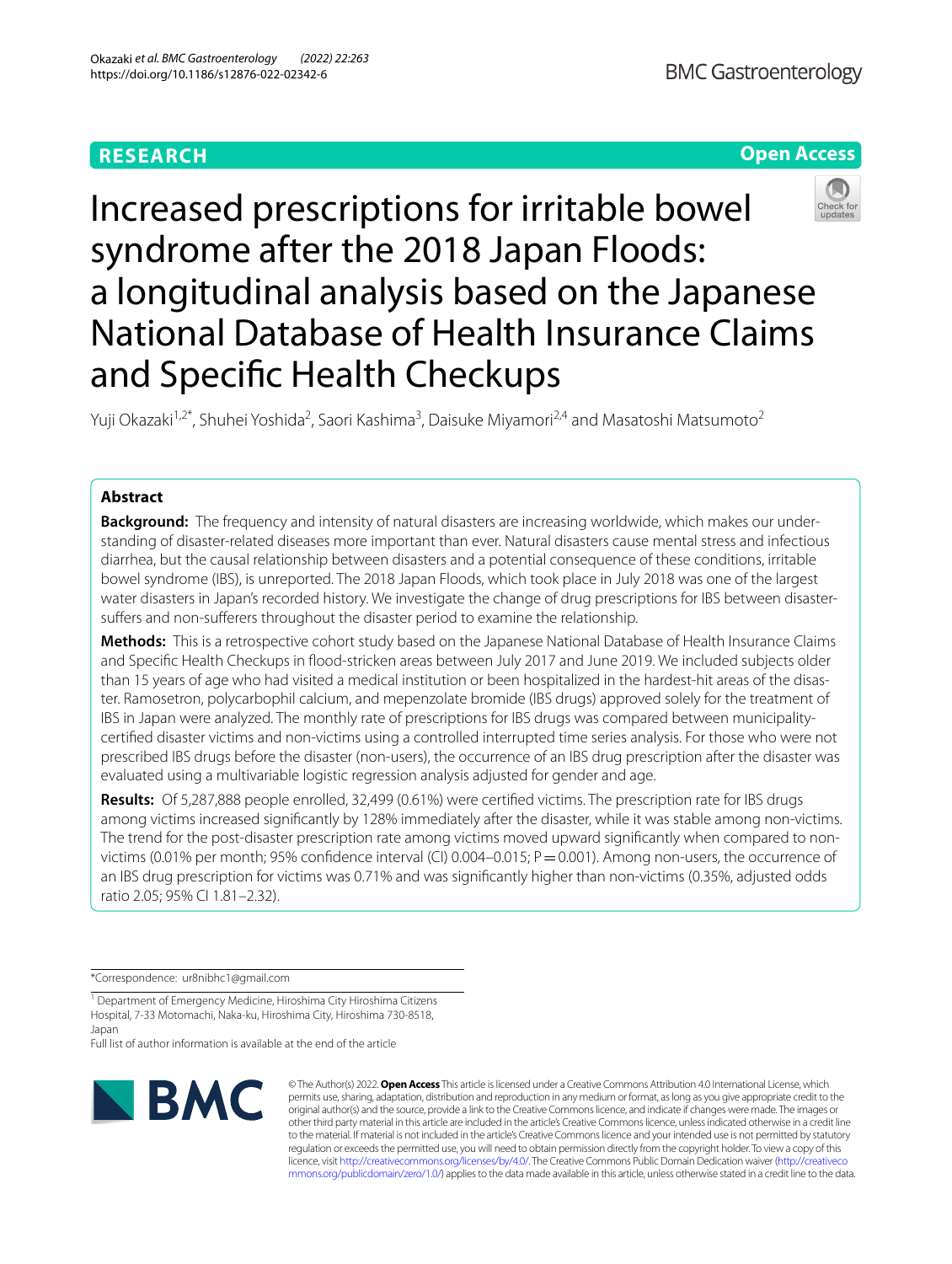**Conclusions:** The 2018 Japan Floods increased the rate of prescriptions for IBS drugs, suggesting that the disaster caused or worsened IBS among victims.

**Keywords:** Irritable bowel syndrome, Post-infectious irritable bowel syndrome, Natural disaster, Mental stress, Epidemiology

# **Background**

Large-scale natural disasters can cause not only mental stress [[1,](#page-9-0) [2](#page-9-1)], but also gastrointestinal diseases due to unsanitary living conditions, food and water [\[3](#page-9-2)]. In fact, gastroduodenal ulcers [\[4](#page-9-3), [5\]](#page-9-4) and acute infectious diarrhea [[6,](#page-9-5) [7\]](#page-9-6) reportedly increase in the acute phase of natural disasters. In Japan, large-scale earthquakes such as the Great East Japan Earthquake and the Kumamoto Earthquake have occurred successively in recent years, and torrential rains have also occurred frequently around the world  $[8]$  $[8]$ . It is thus increasingly important for clinicians to understand the relationship between natural disasters and gastrointestinal diseases.

Irritable bowel syndrome (IBS) is known to be caused by mental stress, changes in gut bacterial flora, and infammation of the bowel mucosa [\[9](#page-9-8), [10\]](#page-9-9). For example, post-traumatic stress disorder (PTSD) sufered early in life reportedly increases the risk of future IBS [\[11](#page-9-10)]. Postinfectious IBS is one of the types of this syndrome, which develops after acute infectious diarrhea [\[12](#page-9-11)]. It has been reported that post-infectious IBS develops in approximately 10% of patients with acute infectious diarrhea [[13\]](#page-9-12). Both mental stress and bowel infection often take place among victims of natural disasters. Therefore, we can infer that natural disasters can induce new onset of IBS or exacerbate existing IBS symptoms among disaster sufferers. Studies in the literature testing this hypothesis, however, is scarce.

IBS has a signifcant impact on the daily life of patients, and the proper and well-timed management of its symptoms signifcantly improves quality of life [\[14–](#page-9-13)[16\]](#page-9-14). IBS can result in anxiety, depression, and even suicide [\[13](#page-9-12)]. A higher risk of developing dementia among IBS patients over fifty years old has also been pointed out  $[17]$  $[17]$ . Thus, if IBS is triggered or worsen by natural disasters, the fact will be a scientifc basis for clinicians to provide early and focused support for disaster victims who have had or are developing IBS symptoms.

Ramosetron, polycarbophil calcium, and mepenzolate bromide are approved solely for the treatment of IBS under the public insurance coverage in Japan; in other words, they cannot be prescribed for other diseases. These three drugs (IBS drugs) cannot be obtained overthe-counter in the market. Thus, a change of the prescription rate for these drugs is considered to refect the change of apparent incidence, prevalence and severity of IBS among the population. Before a physician prescribes IBS drugs, a series of events must take place: the patient develops bowel symptoms, visits a physician, is diagnosed as IBS, and is judged as a case for applying one of the IBS drugs. Prescription is the fnal step in this process and indicates the existence of the underlying IBS diagnosis. We thus infer that if the number of prescriptions for IBS drugs among disaster victims is higher than nonvictims, it is likely that the disaster causes IBS among the victims.

In terms of the scale of destruction, the 2018 Japan Floods was one of the largest natural disasters in Japan, with only the Great East Japan Earthquake causing more devastation in this century [\[18](#page-9-16)]. In the Japan Floods, 263 people died, 8 people went missing, 484 people were injured, 6783 houses completed destroyed, and 11,346 houses partially destroyed as of April 2019 [[19\]](#page-9-17). The floods occurred across western Japan from June 28 to July 8, 2018, causing landslides and river flooding in many areas. Hiroshima, Okayama, and Ehime prefectures were particularly hit hard, with 238 deaths (approximately 90% of total deaths in the nation). The tremendous impacts, included death of family members, interruption of lifelines, and loss of housing forced victims to live in shelters, led to a substantial physical and psychological stress among victims.

This study aims to clarify the impact of the 2018 Japan Floods on the prescription rate of IBS drugs using a national universal health insurance database. This database contains all the prescriptions for IBS drugs and all disaster victims certifed by their local governments. We conducted a comparison of the number of prescriptions between victims and non-victims and also between the pre- and post-disaster period. Based on the results, we will show the extent to which the disaster afected the incidence of newly treated IBS patients, how medication for IBS changed among patients treated by IBS drugs, and how long the efect lasted after the disaster.

## **Methods**

# **Study design and data collection**

This is a retrospective cohort study using the Japanese National Database of Health Insurance Claims and Specific Health Checkups (NDB) which is one of the administrative claim databases in Japan. We obtained permission to use the data from the Ministry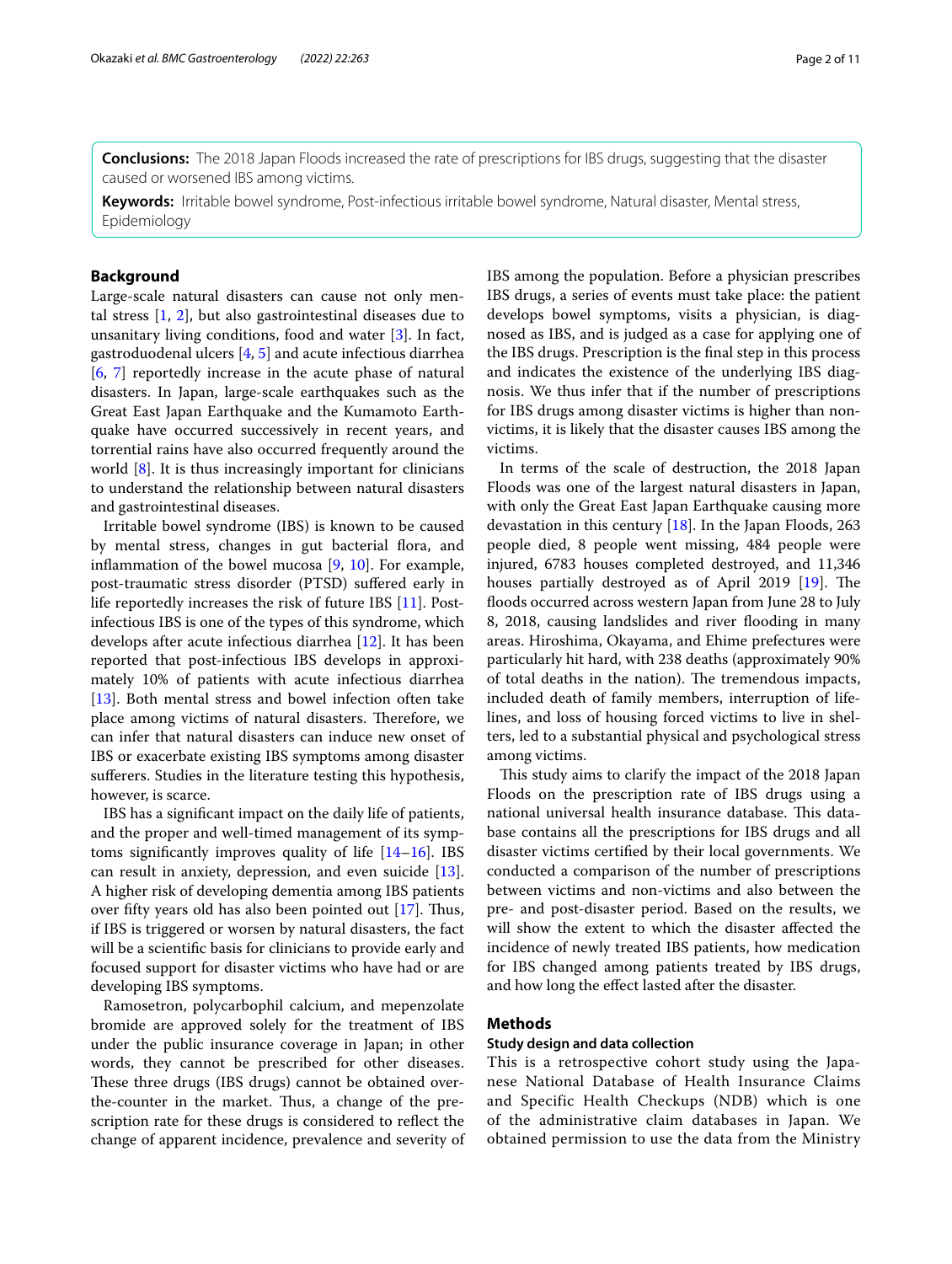of Health, Labor and Welfare (Permission no. 1223- 2). Japan has a universal health insurance system, and the NDB contains all health service claims of everyone who visited any medical institution. The only exceptions comprised less than 2% of the population who receive public income support or were covered with automobile liability insurance or workers' compensation insurance. Those who were directly affected by the disaster were certified as a victim by the residential local government. To be certified as a victim, a person needed to meet one of the following criteria: (1) the dwelling house was destroyed, damaged, burned down, or flooded; and (2) a family member who had financially supported the victim was killed, injured or missing, had lost a job or suspended business, or was unemployed without income. The certified victims were temporarily exempted from out-of-pocket fees (10–30% of the total cost) for any medical service. This rule applied to the entire population throughout the study period. All victims were tagged with a victim code in the NDB, and the code could be extracted to identify victim status of each subject.

The observation period for this study was from July 2017 to June 2019, extending from 1 year before to 1 year after the disaster. We included study subjects who had visited a medical institution or been hospitalized in Hiroshima, Okayama, and Ehime prefectures in the observational period. Subjects younger than 15 years of age were excluded. Those who had a victim code were assigned to the victim group, and others to the non-victim group. Information on gender, age group (15–19, 20–39, 40–64, 65–79, 80-older), prefectures in which the medical institutes subjects visited, and the total number of prescriptions for any medication 1 year before the disaster were extracted from the NDB. We extracted the name and the number of prescribed IBS drugs (i.e., ramosetron, polycarbophil calcium, and mepenzolate bromide), and duration of the days for which these drugs were prescribed for each subject. We also extracted information on prescriptions for the following drugs (IBS-related drugs) which were listed as symptom controllers for IBS in the Clinical Practice Guidelines for Irritable Bowel Syndrome issued by the Japanese Society of Gastroenterology (JSGE) in 2020 [\[20\]](#page-9-18): anticholinergics (thixidium, butyl scopolamine, thimepidium, butropium, and N-methyl scopolamine methyl sulfate), antidiarrheal (loperamide, albumin tannate, berberine chloride hydrate, and bismuth hyponitrate), gastrointestinal motility modifiers (Trimebutine maleate), intestinal secretagogue (lubiprostone and linaclotide), laxative (magnesium, senna, daikon, and sodium picosulfate), and probiotics.

## **Drugs for irritable bowel syndrome and defnition of users**

Many drugs used for IBS are often used for other diseases as well [\[20](#page-9-18)]. In this study, we categorized drugs used exclusively for IBS as "IBS drugs" and those that were non-exclusive as "IBS-related drugs". Regarding IBS drugs, ramostron (5-HT3 receptor antagonists) is approved in Japan only for the diarrhea subtype of IBS, polycarbofl calcium is for diarrhea and constipation subtypes, and mepenzolate bromide is for general symptoms of IBS. Prescriptions of these IBS drugs were evaluated in our main analyses and those of IBS-related drugs were included in sub-analyses. IBS-related drugs were those listed as the frst step treatment options for IBS symptoms in the guideline of the JSGE [\[20](#page-9-18)]. Probiotics and gastrointestinal motility modifers are one of the frst choices for treatment of IBS and are used regardless of a subtype of IBS (i.e., IBS-constipation, diarrhea, mixed and unclassifed), and other IBS-related drugs are used according to a subtype of IBS.

The subjects were categorized into two groups according to their usage status for IBS drugs during the observational period. Patients without any prescription 1 year before the disaster (July 2017–June 2018) were defned as "non-users," and patients with at least one prescription for the period were defned as "pre-disaster users."

### **Outcomes**

To investigate the relationship between the disaster and the development of IBS, we examined how prescriptions for IBS drugs and IBS-related drugs changed before and after the disaster. The prescription rate in our analysis was calculated with the proportion of the occurrence of prescriptions among the target subjects. The rate was calculated by dividing the number of prescriptions for target drugs by the number of target subjects in a month. If more than one type of target drugs was prescribed in a month for a target subject, it was counted as one prescription in that month. Similarly, if target drugs were prescribed more than once in a month for a target subject, it was counted as one prescription in that month. The primary outcome was the monthly occurrence of prescriptions for IBS drugs among all subjects during the observational period. The trend for monthly occurrence rate of prescriptions was compared between the victim and non-victim group. Next, among non-users, we compared the occurrence rate of the prescription 1 year after the disaster between victims and non-victims. If any one of the IBS drugs was prescribed after the disaster, the occurrence of the prescription was counted. We also performed a subgroup analysis among non-users. In the subgroup analysis, the occurrence rate of prescription among non-users was examined in each of the following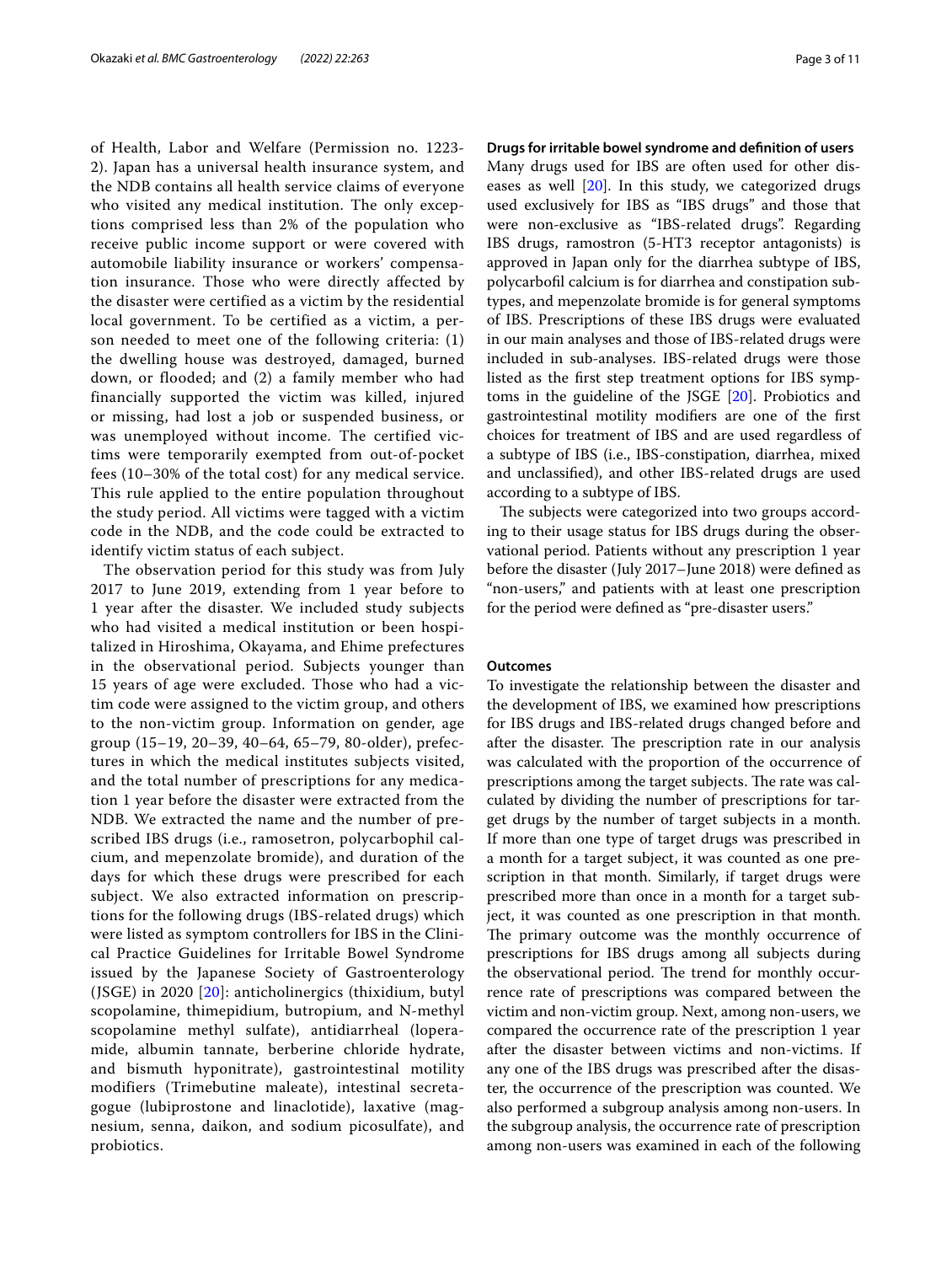groups: gender (male or female) and age group (15–64 or 65-).

The secondary outcomes were the monthly occurrence of prescriptions for IBS-related drugs and change of type in the prescribed IBS-related drugs among pre-disaster users during the observational period. The trend for the monthly occurrence rate of prescriptions among pre-disaster users was compared between the victim and nonvictim group just as conducted for IBS drugs. We did not distinguish prescriptions for regular use from those for potion. Next, the change of type in IBS-related drugs was also examined using the mean prescription rate 1 year before and after the disaster.

## **Statistical analysis**

We described the baseline characteristic of participants in this study. The  $\chi^2$  test was used to compare binary and categorical variables between the victim and non-victim group. The continuous variables for non-normal distribution were summarized with median and interquartile range, and were compared between the groups with the Wilcoxson rank sum test.

We evaluated the occurrence of prescriptions for target drugs using two diferent levels of analysis: a monthly-level analysis and an individual-level analysis. The monthly-level analysis was conducted to evaluate temporal changes of occurrence rate for prescriptions among all subjects and pre-disaster users, while the individual analysis was conducted to evaluate the risk for occurrence of prescription in order to estimate the efect of the disaster on non-users. First, as the main analysis, the monthly occurrence of prescriptions for IBS drugs among all subjects and that of prescriptions for IBSrelated drugs among pre-disaster users were examined in the victim group and non-victim group, respectively. The monthly trends of prescriptions during the observational period were compared between the two groups. A controlled interrupted time series design was used to evaluate the disaster-derived change in the occurrence of prescriptions in each group. To estimate the impact of the disaster, we divided two segments: pre-disaster and post-disaster. Then, we compared level and trend between the victim and the non-victim group. The level is the value of the prescription rate at the beginning of a given time interval (i.e., the y-intercept for the frst segment and the next segment, which is immediately after the disaster). The trend is the rate of change in prescriptions for IBS drugs (i.e., the slope) during each segment. We used a liner regression model to handle autocorrelation which is the generalized least-squares method. This model included three interaction terms: between victim status and period indicator, between victim status and post-disaster period indicator, and between victim status, post-disaster period indicator and period indicator. The lag period for prescription changes was the month of the disaster (July 2018) because we assumed that the disaster immediately impacted prescriptions for IBS or IBSrelated drugs.

Second, as an individual-level analysis, we evaluated the occurrence of prescriptions for IBS drugs among nonusers after the disaster. In the analysis, we estimated the risk of new onset of IBS or exacerbation of existing IBS. We used a multivariable logistic regression model, and reported the risk as the odds ratio of the victim against non-victim group. This regression model was adjusted for gender and age group, and the adjusted odds ratio were reported with 95% confdence interval (CI). In addition, subgroup analysis among non-users was performed after a statistical test for interaction. We performed a multivariable logistic regression with an interaction term between gender and victim status, and that between age group and victim status in order to assess the heterogeneity of the impact of the disaster among non-users. P for an interaction value of  $< 0.05$  was considered statistically signifcant. In subgroup analysis as well, a multivariable logistic regression was used to assess the occurrence of prescriptions for IBS drugs in each group of non-users. We similarly reported the efect as the odds ratio with a 95% CI adjusted for gender or age group.

Analyses were performed using STATA/MP-Parallel Edition version 16.1 (Stata Crop 2019) and 2-sided P values of  $<$  0.05 were considered statistically significant.

# **Ethical considerations**

The requirement for informed consent was waived because NDB data is anonymous. We obtained study approval from the Ethics Committee of Epidemiological Research, Hiroshima University (Permission no. E-1688).

## **Results**

The number of subjects included in this study was 5,287,888 out of the 6,176,299 registered in the NDB because subjects younger than 15 years of age were excluded. 32,499 people (0.61%) were categorized into the victim group. Table [1](#page-4-0) shows baseline characteristics before the disaster. 50.5% of victims and 34.2% of non-victims were over 65 years old, and the proportion of women was slightly higher in the victim group. The largest number of victims in the study subjects were in Okayama prefecture, accounting for 46.5% of all victims (Additional fle [1](#page-8-0): Supplementary Table 1). Table [1](#page-4-0) also shows non-users accounted for 99.1% of victims as compared with 99.4% of non-victims. Pre-disaster users also accounted for 0.88% of victims, which was higher than that of non-victims, suggesting that the prevalence of patients with IBS was higher in the victim than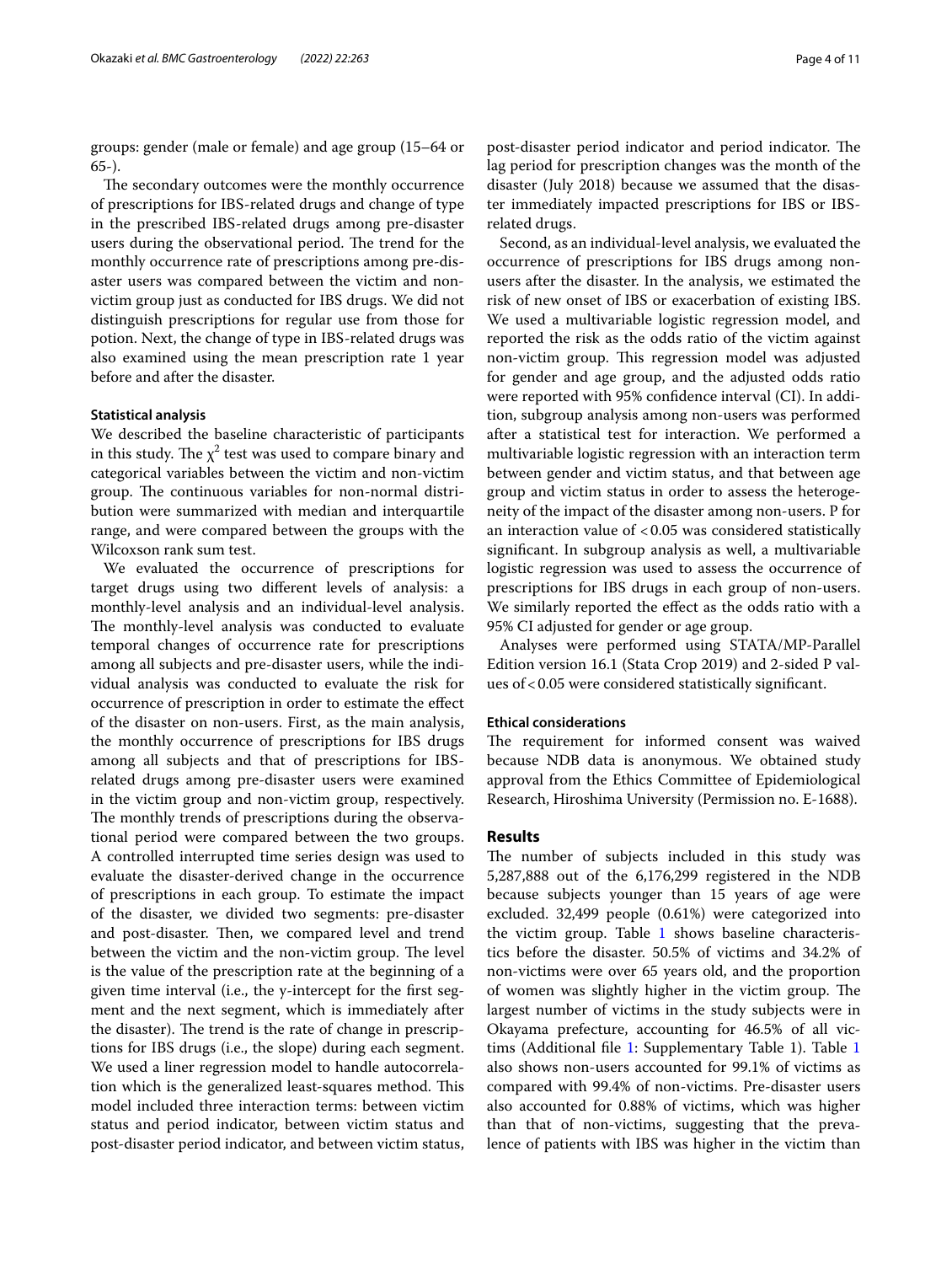## <span id="page-4-0"></span>**Table 1** Baseline characteristics before the disaster

|                                                    | <b>Victims</b> | <b>Non-victims</b> | P value |
|----------------------------------------------------|----------------|--------------------|---------|
| All participants n                                 | 32,499         | 5,255,389          |         |
| Age group                                          |                |                    |         |
| 15-19 n, (%)                                       | 1264 (3.9)     | 286,495 (5.5)      | < 0.001 |
| 20-39 n, (%)                                       | 4654 (14.3)    | 1,302,881 (24.8)   |         |
| 40-64 n, (%)                                       | 10,185 (31.3)  | 1,870,036 (35.6)   |         |
| 65-79 n, (%)                                       | 11,237 (34.6)  | 1,183,566 (22.5)   |         |
| 80- n, (%)                                         | 5159 (15.9)    | 612,411 (11.7)     |         |
| Male n, (%)                                        | 14,176 (43.6)  | 2,449,648 (46.6)   | < 0.001 |
| Total number of prescrip-<br>tions<br>Median (IQR) | $7(1-13)$      | $3(0-11)$          | < 0.001 |
| Non-users <sup>*</sup> n, (%)                      | 32,214 (99.1)  | 5,222,326 (99.4)   | < 0.001 |
| Age group                                          |                |                    |         |
| 15-19 n, (%)                                       | 1252 (3.9)     | 284,480 (5.5)      | < 0.001 |
| 20-39 n, (%)                                       | 4613 (14.3)    | 1,295,913 (24.8)   |         |
| 40-64 n, (%)                                       | 10,086 (31.3)  | 1,859,500 (35.6)   |         |
| 65-79 n, (%)                                       | 11,156 (34.6)  | 1,175,467 (22.5)   |         |
| 80- n, (%)                                         | 5107 (15.9)    | 606,966 (11.6)     |         |
| Male n, (%)                                        | 14,058 (43.6)  | 2,433,409 (46.6)   | < 0.001 |
| Total number of prescrip-<br>tions<br>Median (IQR) | $7(1-13)$      | $3(0-11)$          | < 0.001 |
| Pre-disaster users <sup>†</sup> n, (%)             | 285 (0.88)     | 33,063 (0.63)      | < 0.001 |
| Age group                                          |                |                    |         |
| 15-19 n, (%)                                       | 12(4.2)        | 2015 (6.1)         | 0.03    |
| 20-39 n, (%)                                       | 41 (14.4)      | 6968 (21.1)        |         |
| 40-64 n, (%)                                       | 99 (34.7)      | 10,536 (31.9)      |         |
| 65-79 n, (%)                                       | 81 (28.4)      | 8099 (24.5)        |         |
| 80- n, (%)                                         | 52 (18.3)      | 5445 (16.5)        |         |
| Male n, (%)                                        | 118 (41.4)     | 16,239 (49.1)      | 0.01    |
| Total number of prescrip-<br>tions<br>Median (IQR) | $14(8-21)$     | $13(6-21)$         | 0.13    |
| Agents for IBS                                     |                |                    |         |
| Ramosetron                                         | 62 (21.8)      | 7182 (21.7)        | < 0.001 |
| Polycarbophil calcium                              | 129 (45.3)     | 17,661 (53.4)      |         |
| Mepenzolate bromide                                | 79 (27.7)      | 5674 (17.2)        |         |
| Any concurrent uses                                | 15(5.3)        | 2546 (7.7)         |         |
| Prescription days <sup>#</sup>                     |                |                    |         |
| $0-100$ n, $(\%)$                                  | 188 (66)       | 21,148 (64)        | 0.21    |
| 101-200 n, (%)                                     | 16(5.6)        | 2828 (8.6)         |         |
| 201-n, (%)                                         | 81 (28.4)      | 9087 (27.5)        |         |

*IBS* irritable bowel syndrome

\*Those who had no history of IBS drugs use during the period of 1 year before the disaster

† Those who were prescribed at least once for IBS drugs before the disaster

‡ The number of days prescribed for IBS drugs during 1 year before the disaster

non-victim group even before the disaster. Victims among non-users were more likely to receive prescriptions before the disaster than non-victims, while the number was not a signifcant diference between victims and non-victims among pre-disaster users. Among predisaster users, the prescription rate of polycarbophil calcium was lower, and that of mepenzolate bromide was higher in the victim than in the non-victim group. There was no signifcant diference between the two groups in the prescribed days of IBS drugs before the disaster.

Table [2](#page-5-0) shows the change of the type in IBS-related drugs among pre-disaster users. Probiotics were the most commonly prescribed in both groups before and after the disaster. Some groups of drugs were prescribed disproportionately more often in victims than in non-victims after the disaster; this is particularly the case for laxatives among all drug types.

Figure [1](#page-5-1) shows the trend for IBS drug prescriptions among victims and non-victims before and after the disaster. The pre-disaster mean level difference between the victim and non-victim group was signifcant (0.09%; 95% CI 0.07-0.11;  $P < 0.001$ ), and the difference in the mean baseline slope was also signifcant (−0.005; 95% CI  $-0.008$  to  $-0.001$ ; P=0.006). In the first month after the disaster (month 0), there appeared to be a signifcant increase in the prescription rate in the victim group: 0.05% (95% CI 0.02–0.09;  $P = 0.002$ ). This was followed by a signifcant increase in the monthly trend for prescription rate (relative to the post-disaster trend for nonvictim group): 0.01% per month (95% CI 0.004–0.015;  $P=0.001$  $P=0.001$ ) (Additional file 1: Supplementary Table 2).

Figure [2](#page-6-0) shows the trend for prescriptions of IBSrelated drugs among pre-disaster users. The pre-disaster mean level diference between the victim group and nonvictim group was signifcant (4.48%; 95% CI 2.21–6.76; P<0.001), but the diference in the mean baseline slope was not significant (0.02; 95% CI  $-0.28$  to 0.33; P = 0.87). In the frst month of the disaster (month 0), there appeared to be no signifcant change in the prescription rate at  $-0.39\%$  (95% CI  $-2.91$  to 2.12; P=0.75), followed by a monthly trend without a signifcant change in the prescription rate at 0.37% per month (95% CI  $-0.06$ ) to 0.79;  $P = 0.09$ ), relative to the post-disaster trend for the non-victim group (Additional file [1](#page-8-0): Supplementary Table 3). The occurrence of prescriptions for IBS-related drugs among victims gradually increased after the disaster, which was in contrast to the fat trend among non-victims.

Among non-users, the occurrence of a prescription for IBS drugs after the disaster was 0.71% for victims and was significantly higher than that for non-victims (0.35%, adjusted odds ratio 2.05; 95% CI 1.81–2.[3](#page-6-1)2) (Table  $3$ ). In subgroup analysis, a test for interaction terms was performed, and the interaction terms between gender and victim status was significant, while that between age group and victim status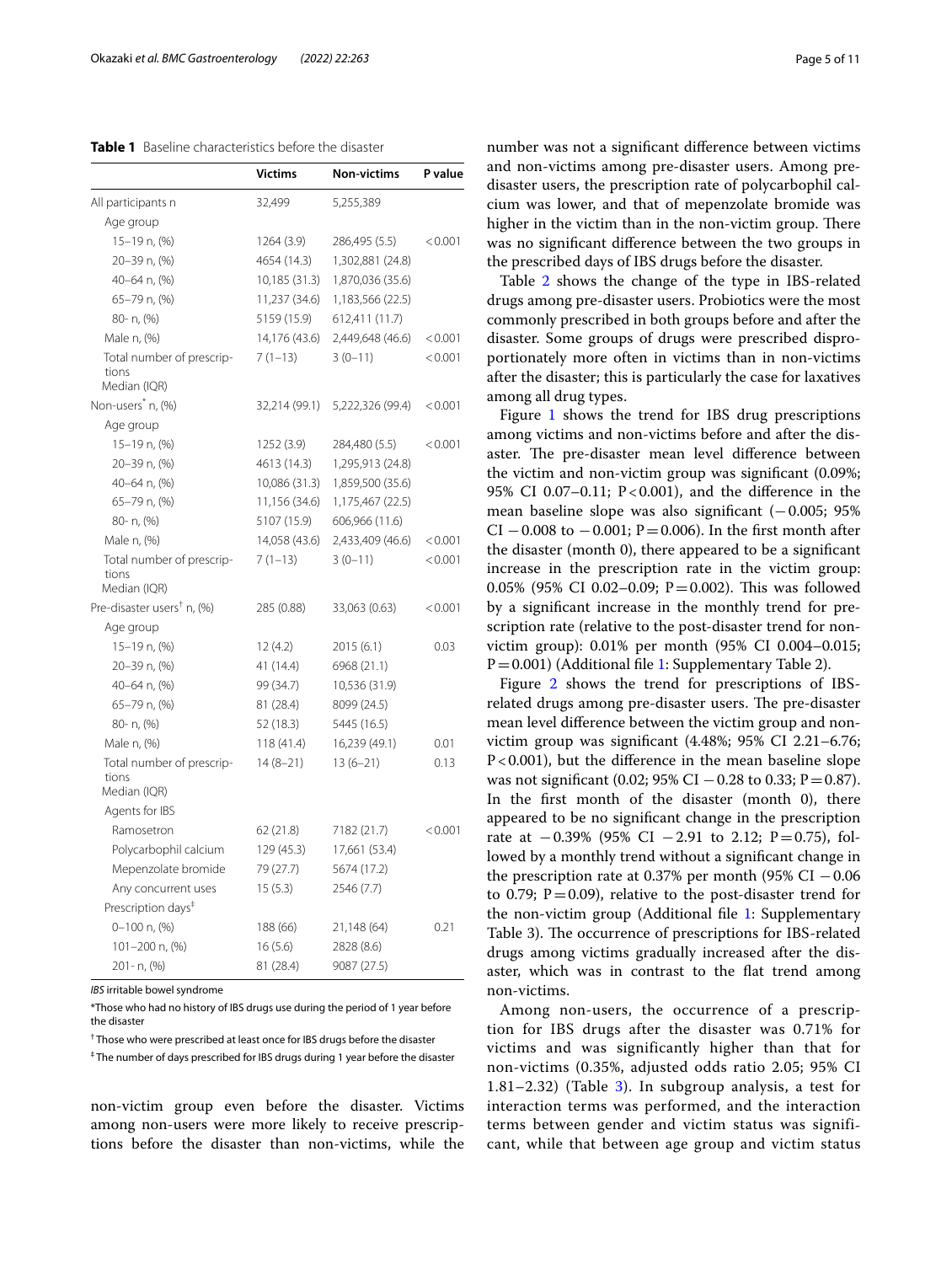# <span id="page-5-0"></span>**Table 2** Change of prescription for types of IBS-related drugs among pre-disaster users

|                                    | Pre-disaster |                 | Post-disaster |                 | <b>Difference</b><br>between pre- and<br>post-disaster      |  |
|------------------------------------|--------------|-----------------|---------------|-----------------|-------------------------------------------------------------|--|
|                                    | Victims (%)  | Non-victims (%) | Victims (%)   | Non-victims (%) | (Change of<br>$victims$ – (change<br>of non-victims)<br>(%) |  |
| Anticholinergics                   | 0.61         | 0.77            | 0.61          | 0.61            | 0.11                                                        |  |
| Gastrointestinal motility modifier | 0.47         | 1.66            | 0.15          | 1.23            | 0.11                                                        |  |
| Intestinal secretagogue            | 0.38         | 0.53            | 0.23          | 0.56            | $-0.18$                                                     |  |
| Antidiarrheal                      | 2.02         | 1.68            | 2.19          | 1.45            | 0.4                                                         |  |
| Probiotics                         | 10.38        | 9.09            | 8.54          | 7.02            | 0.23                                                        |  |
| Laxatives                          | 9.59         | 6.60            | 11.26         | 6.27            | $\overline{2}$                                              |  |
| Any concurrent use                 | 8.25         | 6.80            | 6.29          | 5.36            | $-0.52$                                                     |  |
| Total                              | 31.70        | 27.12           | 29.27         | 22.51           | 2.18                                                        |  |

The mean prescription rate of IBS-related drugs was compared 1 year before and after the disaster

Diference between pre- and post-disaster was calculated with the diference between change of victims and change of non-victims *IBS* irritable bowel syndrome



<span id="page-5-1"></span>was not significant. After the disaster, the occurrence of prescriptions for IBS drugs was significantly higher in women (P for interaction  $= 0.01$ ), and the heterogeneity among non-users was not found in terms of whether they were the elderly or not (P for interaction  $= 0.73$ ).

## **Discussion**

In this study, we have shown that disaster victims were more likely to be prescribed IBS drugs after the disaster than non-victims. Particularly, among those who had no history of using IBS drugs before the disaster, victims were two-fold more likely to be prescribed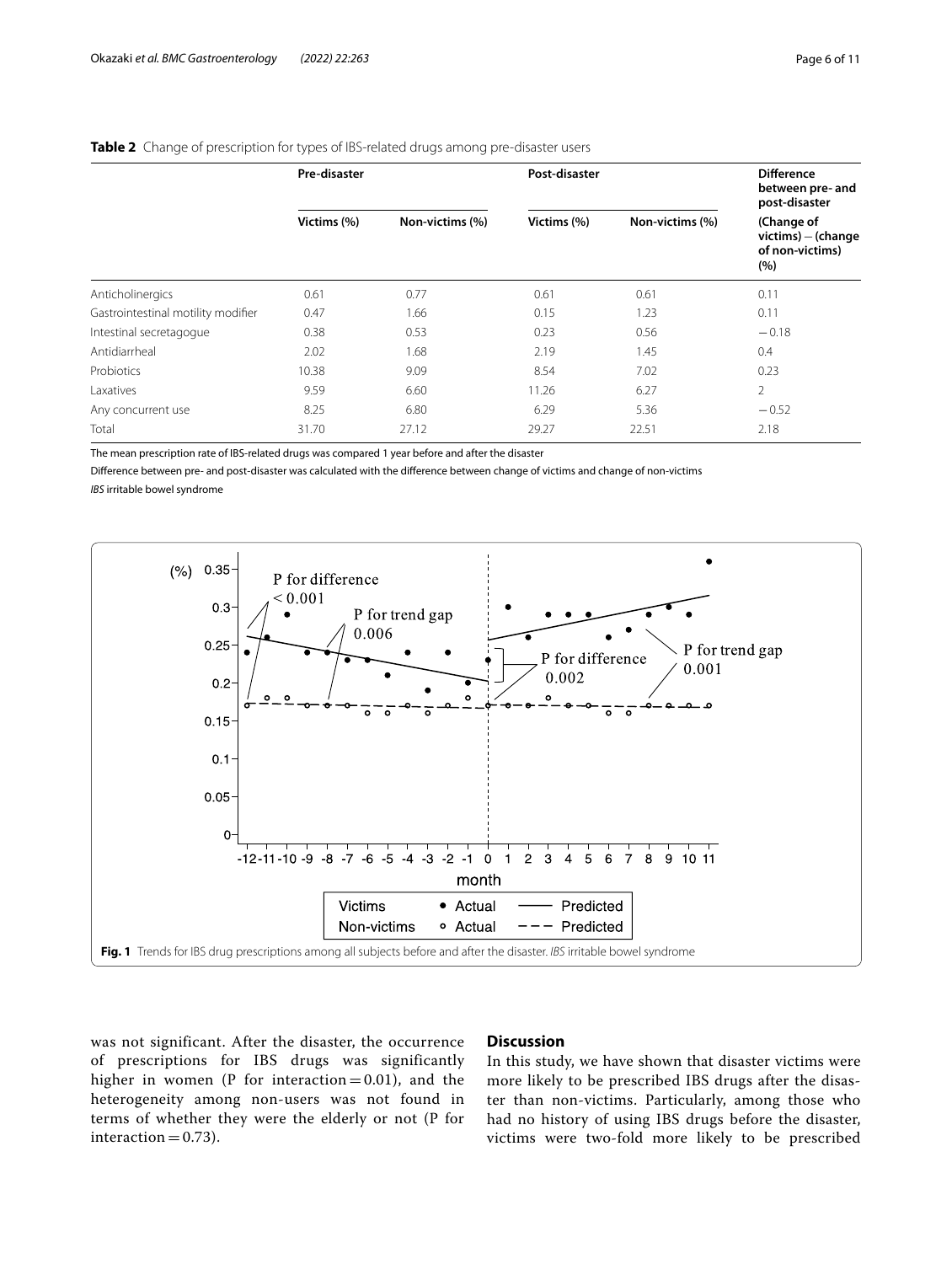

<span id="page-6-1"></span><span id="page-6-0"></span>**Table 3** Occurrence of Prescriptions for IBS drugs After the Disaster Among Non-users

|                             | <b>Victims</b> | Non-<br>victims  | Crude<br>OR                | Adjusted<br><b>OR</b>                | PI                  |
|-----------------------------|----------------|------------------|----------------------------|--------------------------------------|---------------------|
|                             | n (%)          | n (%)            | (95% CI)                   | (95% CI)                             |                     |
| Non-uses<br>$(n=5,254,540)$ | 241<br>(0.75)  | 19,129<br>(0.37) | 2.05<br>$(1.8 - 2.33)$     | 2.08<br>$(1.84 - 2.37)^*$            |                     |
| Subgroup                    |                |                  |                            |                                      |                     |
| Gender                      |                |                  |                            |                                      |                     |
| Male<br>$(n=2,447,467)$     | 86<br>(0.81)   | 9009<br>(0.37)   | 1.66<br>$(1.34 -$<br>2.05) | 1.65<br>$(1.34 - 2.05)^+$            | 0.01 <sup>5</sup>   |
| Female<br>$(n=2,807,073)$   | 155<br>(0.85)  | 10,120<br>(0.36) | 2.36<br>$(2.01 -$<br>2.77) | 2.44<br>$(2.08 - 2.86)$ <sup>+</sup> |                     |
| Age group                   |                |                  |                            |                                      |                     |
| <65<br>$(n = 3,455,844)$    | 122<br>(0.76)  | 12,868<br>(0.37) | 2.05<br>$(1.71 -$<br>2.46) | 2.04<br>$(1.71 - 2.45)^{+}$          | $0.73$ <sup>1</sup> |
| >65<br>$(n=1,798,696)$      | 119<br>(0.73)  | 6261<br>(0.35)   | 2.09<br>$(1.74 -$<br>2.51) | 2.09<br>$(1.74 - 2.5)^{+}$           |                     |

IBS: irritable bowel syndrome; OR: odds ratio; CI: confdence interval; PI: P value for interaction

\*OR was evaluated with a logistic regression analysis adjusted for gender and age group

† OR was evaluated with a logistic regression analysis adjusted for age group

‡ OR was evaluated with a logistic regression analysis adjusted for gender

<sup>§</sup> PI between gender (male versus female) and victim status

 $\P$  PI between age group (< 65 vs  $\geq$  65) and victim status

IBS drugs than non-victims after the disaster. In other words, the new incidence of IBS supposedly increased, or the number of patients with untreated IBS who required drugs after the disaster increased among victims. Among pre-disaster IBS users, the trend for prescriptions of IBS-related drugs increased among victims after the disaster while it decreased among non-victims. Prescriptions of laxatives, in particular, increased after the disaster suggesting the increased incidence of constipation among victims with IBS.

This is the first study that demonstrated the impact of a large-scale natural disaster on prescriptions for IBS drugs. Another study investigated the incidence of IBS using the Rome III criteria, in middle-school students afected by the Wenchuan Earthquake in China. The incidence of IBS in the earthquake-affected area was reported to be the same as that in the non-afected area  $[21]$  $[21]$  $[21]$ . This earthquake study had several limitations: it was conducted as late as three years after the disaster, the sample size was small, there was no distinction between individuals afected directly by the disaster and those non-afected (i.e., the study was vulnerable to "ecological fallacy" in epidemiological terms). In order to overcome these limitations, we conducted this study using a large and reliable database that can separate victims from non-victims among the study population, which in turn has revealed a very diferent result from that of the previous study.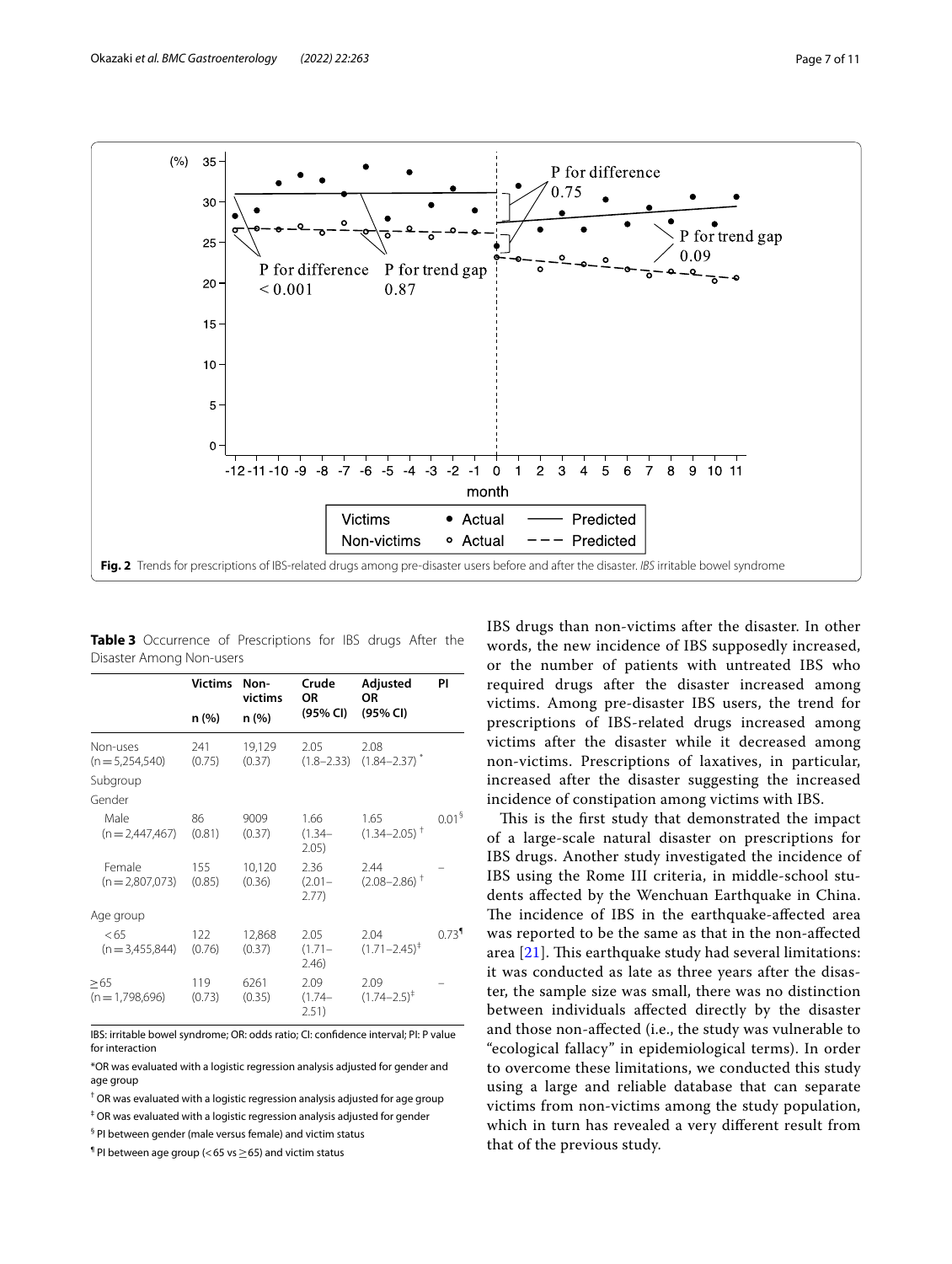We assume three reasons for the increased incidence of IBS or the exacerbation of non-treated IBS. First, the disaster negatively impacted mental health among victims. IBS is often described as 'brain-gut disorder' because many patients with IBS also have psychiatric disorders and psychotropic drugs are efective for symptoms of IBS  $[22]$  $[22]$  $[22]$ . This functional relationship between the brain and gut is an important part of the pathophysiology of IBS [[23](#page-9-21)]. When patients with IBS feel mentally stressed, gastrointestinal symptoms are aggravated [[20\]](#page-9-18). In natural disasters, various mental stresses, due to loss of family or houses, directly afect victims, and the high level of the stress causes depression, insomnia and PTSD among the victims [\[1](#page-9-0)]. Subsequently, mentally stressed victims come to require IBS drugs for their bowel symptoms more often than nonvictims. Second, the incidence of post-infectious IBS increases among victims because of acute infectious diarrhea caused by the disasters. Deterioration of sanitary conditions due to disasters can lead to an increase in the incidence of infectious diarrhea  $[6, 7]$  $[6, 7]$  $[6, 7]$  $[6, 7]$ . The pathophysiology of IBS involves a change of gut microbiota, increased mucosal permeability, and mucosal infammation; these are strongly related with post-infectious IBS [\[10\]](#page-9-9). In addition, it has been pointed out that mental stress, which is also part of the usual sequela of disasters, is a risk for developing post-infectious IBS [[12](#page-9-11)]. Third, it is possible that IBS patients who received psychotherapy cannot continue the treatment after disasters because of reduced accessibility to professional psychotherapists. Psychotherapy is highly efective for symptom relief among IBS patients  $[24]$  $[24]$  $[24]$ . The interruption of the therapy potentially causes a worsening of IBS symptoms among victims.

The change in the prescription rate for IBS-related drugs among pre-disaster users may be caused by some food-related factors. Patients with IBS tend to form a habit of evading food that causes symptoms, and some of them even go further to undertake diet therapy such as antigen-eliminating diets based on IgG antibodies [[25](#page-9-23)] and low FODMAP (fermentable oligosaccharides, disaccharides, monosaccharides and polyols) diets [\[26\]](#page-9-24). During a disaster, it is highly likely that they are unable to continue these diet patterns. For example, when living in a shelter, they are provided with ready-made or preserved foods, which would usually be avoided in their pre-disaster lives. These emergency foods can exacerbate symptoms of IBS. Constipation, which is caused by changes in food contents and reduced water consumption, would be particularly prevalent in such an emergency situation [[3\]](#page-9-2). The finding in this study that laxatives are used more frequently than any other IBS-related drugs support this hypothesis.

It should be noted that, even before the disaster, victims were prescribed IBS drugs more often than non-victims. A reason for this would be that residents of flood-prone areas (e.g., riverbanks, lowlands, and mountain slopes), which usually are at a lower land price, are likely to be in a lower socioeconomic status. People with a low socioeconomic status are, in general, known to be at a higher risk for psychiatric disorders [\[27](#page-9-25)]. Since patients with psychiatric disorders are more likely to have comorbid IBS than those with normal mental health, people of a lower socioeconomic status would receive more IBS drug prescriptions. Thus, as shown in the results of this study, the disaster afected population with a higher IBS prevalence, which leads to an even further widening of IBS prevalence gap between victims and non-victims. In contrast, there may be accessibility bias between the victim and non-victim group. Victims more often received prescriptions for any medications before the disaster than non-victims, which indicates that they visited medical facilities more frequently. This means victims might be a group who had a better accessibility to medical facilities, and such a group of people would access facilities even more after the disaster. When interpreting our results, the escalation of pre-disaster high access among victims should be taken into account.

The frequency and intensity of natural disasters have increased in recent years, and thus physicians increasingly need to be familiar with disaster-related diseases. It is known that uncontrolled symptoms of IBS lead to decreased quality of life for patients with IBS [\[28](#page-9-26)]. Although symptoms of IBS may disappear spontaneously during the natural course of IBS [\[29](#page-9-27), [30](#page-9-28)], early detection of new onset or exacerbation of IBS after disasters leads to better treatment and better quality of life for patients. Physicians should recognize that the JSGE guidelines recommend not to leave symptoms untreated and not to interrupt treatment  $[20]$  $[20]$  $[20]$ . Therefore, even in evacuation shelters, it is important to arrange space for victims to maintain privacy and reduce mental stress. In addition, we should consider to providing IBS patients with intestine-friendly and clean diets in order to prevent a worsening of IBS symptoms and acute infectious diarrhea. These measures should be included in policies to prepare for major disasters.

This study has some limitations. First, the diagnosis and the reasons for prescription are unknown because NDB data do not include such information. However, IBS drugs are not available over-the-counter, so people without a defnite diagnosis by a physician cannot obtain IBS drugs. In other words, we can identify all patients with IBS who received treatment with IBS drugs. Second, ramosteron might be used for chemotherapy-induced nausea and vomiting or postoperative nausea and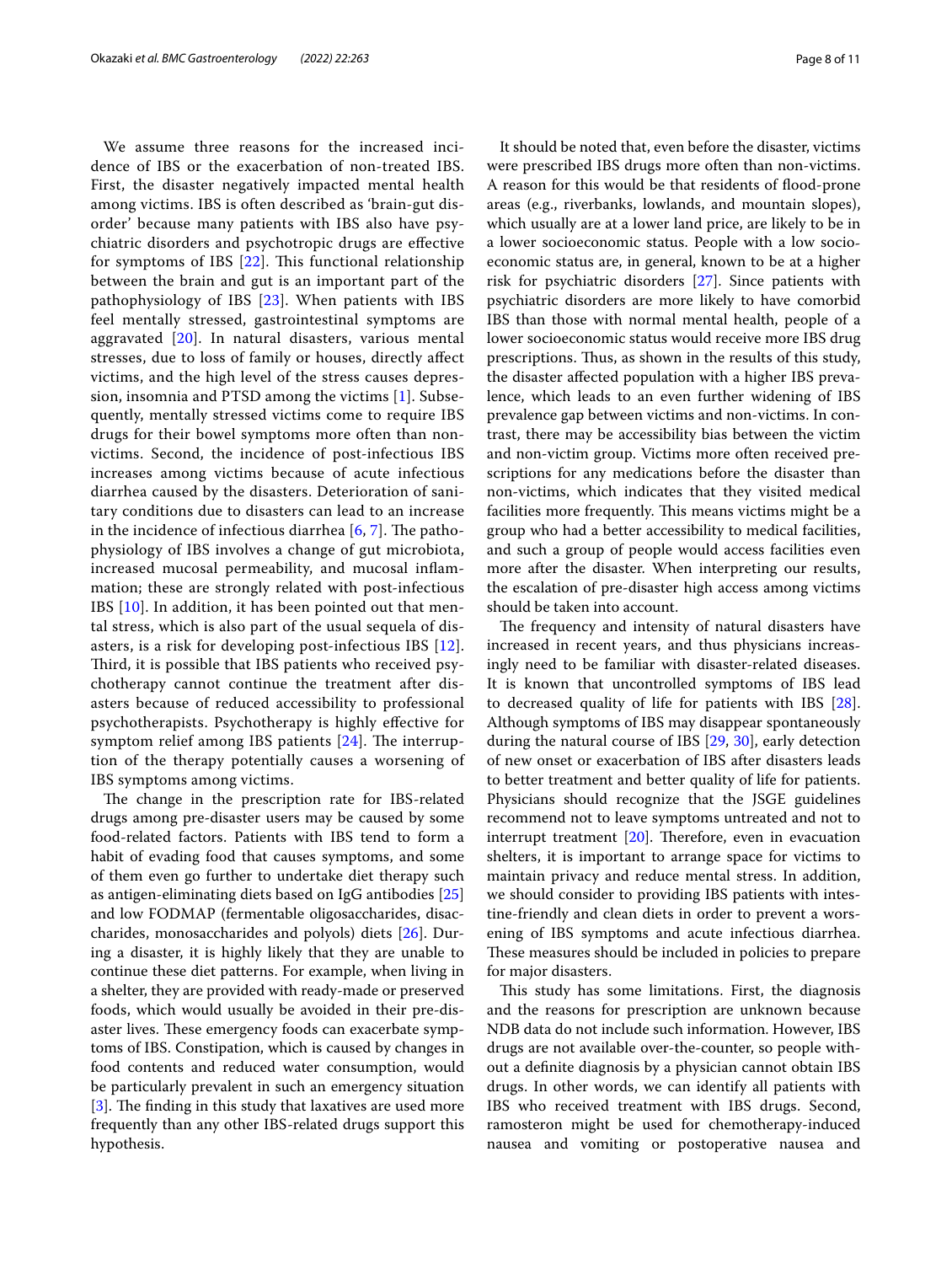vomiting. Although it is used for this purpose in other countries, such use is not approved by Japanese public medical insurance. However, while such use of ramostrone may in fact exist in Japan, we did not exclude prescriptions for this drug according to this use. Third, the diagnostic criteria of IBS (e.g., the Rome IV criteria [\[31](#page-9-29)]) might have not been applied to all of our subjects taking IBS drugs. Thus, it is unclear whether the treated patients truly had criteria-met IBS. Fourth, all people afected by the disaster as well as the whole population who lived in the observed prefectures were not necessarily identifed. In the NDB, only afected people who applied to the local government for victim certifcation and visited a medical institution were tagged with a victim code. Thus, we cannot identify afected people who did not apply or visit a medical institution. Furthermore, based on government statistics [[32\]](#page-9-30), the population of persons aged 15 and older of Hiroshima, Okayama, and Ehime prefecture as of October 2017 was estimated to be 2,461,000, 1,665,000, and 1,200,000, respectively, which added up to 5,326,000 people. The NDB used in this study identifed 5,287,888 subjects, although these subjects included those who died and those who relocated during the observational period. By simple calculation, the number of subjects in this study covered approximately 99% (5,287,888/5,326,000) of the estimated population of the three prefectures, but this proportion might be too high. In one report [\[33](#page-9-31)], 26.5% of Japanese households had not visited any medical institution for two months, and in another report [[34](#page-9-32)], 11.5% of households had not visited them for a year. According to these reports, although it is impossible to measure exactly the proportion of people who did not visit any medical institution during the observational period, we can estimate that the proportion was a few percent because the observational period was two years in this study, which was longer than that in the cited reports. In addition, even though there were such people, they would have been distributed in both the victim and non-victim groups in an unbiased manner. Thus, the impact of not being able to count the number of those who did not visit a medical institution would be negligible. Fifth, not all drugs used for IBS were analyzed in this study. Anxiolytics, anti-depressants, and herbal medicines (*Kampo* agents) are also used for this purpose in Japan. These drugs, however, are more often used for other diseases than IBS, and therefore we considered it inappropriate to include them in our analyses.

Finally, it is necessary to consider the possibility that the number of prescriptions of IBS drugs increased among victims because they did not have to pay for the medication themselves. The price elasticity of outpatient care in Japan's health insurance system has been reported to be  $-0.125$  to  $-0.076$  [[35\]](#page-9-33). The co-payment rate in

the insurance system is generally 10% for people aged 75 and above, 20% for those aged 70–74, and 30% for those under 70. In this study, the mean co-payment rate for the victim group, based on age distribution, is 23.9%. When the co-payment was totally exempted, the increase in the amount of care demand was calculated as at 1.88–2.99%. Thus, the increase in demand for medical care due to the co-payment exemption would be minimal, and does not explain the substantial increase in prescriptions for IBS drugs.

## **Conclusions**

The 2018 Japan Floods increased the number of prescriptions for IBS drugs among victims. The results suggest that natural disasters are a risk factor for IBS incidence. It is important for physicians who provide care for IBS patients to understand this risk and start comprehensive care including drug treatment in the early stages of a disaster.

#### **Abbreviations**

IBS: Irritable bowel syndrome; PTSD: Post-traumatic stress disorder; NDB: Japanese National Database of Health Insurance Claims and Specifc Health Checkups; JSGE: Japanese Society of Gastroenterology; CI: Confdence interval; FODMAP: Fermentable oligosaccharides, disaccharides, monosaccharides and polyols.

## **Supplementary Information**

The online version contains supplementary material available at [https://doi.](https://doi.org/10.1186/s12876-022-02342-6) [org/10.1186/s12876-022-02342-6](https://doi.org/10.1186/s12876-022-02342-6).

<span id="page-8-0"></span>**Additional fle 1. Supplementary Table 1.** Demographic characteristics of study subjects. **Supplementary Table 2.** Estimates of change in occurrence of prescriptions for IBS drugs among all subjects. **Supplementary Table 3.** Estimates of change in occurrence of prescriptions for IBS-related drugs among pre-disaster users.

#### **Acknowledgements**

Not applicable.

## **Author contributions**

All authors contributed to the development of this manuscript. YO was responsible for study design, analysis, interpretation of data and writing of the draft. SY contributed to data collection, analysis and interpretation of data. SK assisted with analysis and interpretation of data. DM contributed to the interpretation of data and writing of the draft. MM supervised the whole study by contributing to the study design, data collection, interpretation of data and writing of the draft. All authors read and approved the fnal manuscript.

#### **Funding**

This work was not supported by any funding.

#### **Availability of data and materials**

The Japanese National Database of Health Insurance Claims and Specifc Health Checkups (NDB) is owned by The Ministry of Health, Labor and Welfare (MHLW). This data of this research was obtained from the NDB which was permitted to use by the MHLW. The data used in this research was only available to the authors who were authorized by the MHLW, and accessing the data was strictly restricted. Requests for access to a full de-identifed data of the study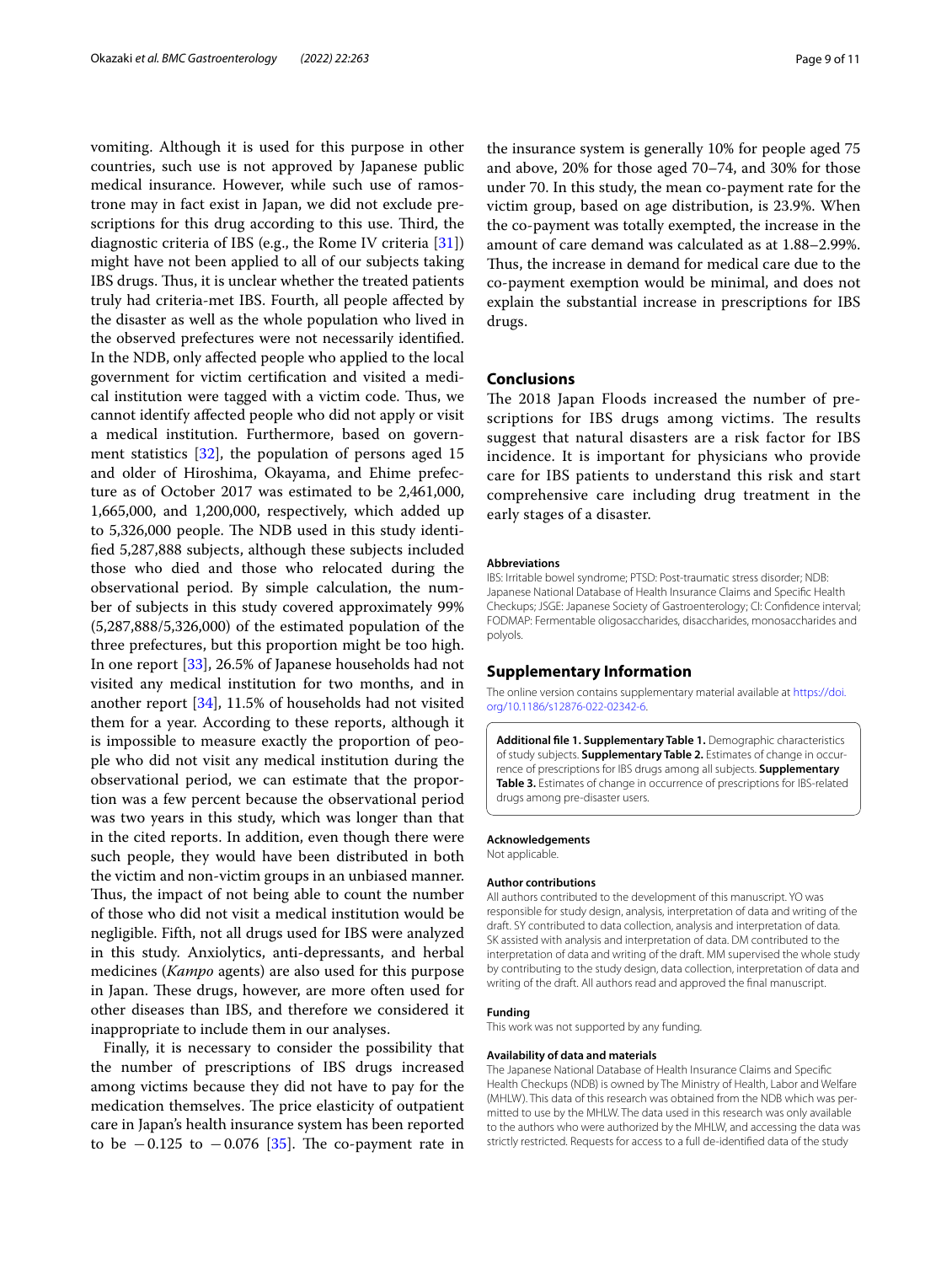by qualifed investigators can be addressed to the corresponding author, but it is necessary to obtain the permission to use the data from the MHLW.

## **Declarations**

### **Ethics approval and consent to participate**

We obtained study approval from the Ethics Committee of Epidemiological Research, Hiroshima University (Permission no. E-1688), and this Ethics Committee permitted that the requirement for informed consent was waived because the anonymous data of the Japanese National Database of Health Insurance Claims and Specifc Health Checkups was used in this study. This study was also conducted according to Declaration of Helsinki.

#### **Consent for publication**

Not applicable.

#### **Competing interests**

The authors declare that they have no competing interests.

### **Author details**

<sup>1</sup> Department of Emergency Medicine, Hiroshima City Hiroshima Citizens Hospital, 7-33 Motomachi, Naka-ku, Hiroshima City, Hiroshima 730-8518, Japan.<sup>2</sup> Department of Community-Based Medical Systems, Graduate School of Biomedical and Health Sciences, Hiroshima University, 1-2-3 Kasumi, Minami-ku, Hiroshima 734-8551, Japan. <sup>3</sup> Environmental Health Sciences Laboratory, Graduate School of Advanced Science and Engineering, Hiroshima University, 1-5-1 Kagamiyama, Higashi-Hiroshima, Hiroshima 739-8529, Japan. 4 Department of General Internal Medicine, Hiroshima University, 1-2-3 Kasumi, Minami-ku, Hiroshima 734-8551, Japan.

## Received: 5 August 2021 Accepted: 20 May 2022 Published online: 26 May 2022

#### **References**

- <span id="page-9-0"></span>1. Fergusson DM, Horwood LJ, Boden JM, Mulder RT. Impact of a major disaster on the mental health of a well-studied cohort. JAMA Psychiat. 2014;71(9):1025–31.
- <span id="page-9-1"></span>2. Sakuma A, Ueda I, Rengi S, Shingai T, Matsuoka H, Matsumoto K. Increase in the number of admissions to psychiatric hospitals immediately after the Great East Japan Earthquake. Asia Pac Psychiatry. 2018;10(3):e12307.
- <span id="page-9-2"></span>3. Tominaga K, Nakano M, Hoshino M, Hiraishi H. Large-scale disaster and gastrointestinal diseases. Clin J Gastroenterol. 2013;6(2):99–104.
- <span id="page-9-3"></span>4. Aoyama N, Kinoshita Y, Fujimoto S, Himeno S, Todo A, Kasuga M, et al. Peptic ulcers after the Hanshin-Awaji earthquake: increased incidence of bleeding gastric ulcers. Am J Gastroenterol. 1998;93(3):311–6.
- <span id="page-9-4"></span>5. Matsushima Y, Aoyama N, Fukuda H, Kinoshita Y, Todo A, Himeno S, et al. Gastric ulcer formation after the hanshin-awaji earthquake: a case study of helicobacter pylori infection and stress-induced gastric ulcers. Helicobacter. 1999;4(2):94–9.
- <span id="page-9-5"></span>6. Kim S, Shin Y, Kim H, Pak H, Ha J. Impacts of typhoon and heavy rain disasters on mortality and infectious diarrhea hospitalization in South Korea. Int J Environ Health Res. 2013;23(5):365–76.
- <span id="page-9-6"></span>7. Centers for Disease Control and Prevention. Norovirus outbreak among evacuees from hurricane Katrina-Houston, Texas, September 2005. MMWR Morb Mortal Wkly Rep. 2005;54(40):1016–8.
- <span id="page-9-7"></span>8. The Centre for Research on the Epidemiology of Disasters, The United Nations Office for Disaster Risk Reduction. The Human Cost of Weather Related Disasters 1995–2015. 2015. p. 1–30.
- <span id="page-9-8"></span>9. Whitehead WE, Crowell MD, Robinson JC, Heller BR, Schuster MM. Efects of stressful life events on bowel symptoms: subjects with irritable bowel syndrome compared with subjects without bowel dysfunction. Gut. 1992;33(6):825–30.
- <span id="page-9-9"></span>10. Enck P, Aziz Q, Barbara G, Farmer AD, Fukudo S, Mayer EA, et al. Irritable bowel syndrome. Nat Rev Dis Primers. 2016;2:1–24.
- <span id="page-9-10"></span>11. Ng QX, Soh AYS, Loke W, Venkatanarayanan N, Lim DY, Yeo WS. Systematic review with meta-analysis: the association between post-traumatic stress disorder and irritable bowel syndrome. J Gastroenterol Hepatol (Australia). 2019;34(1):68–73.
- <span id="page-9-11"></span>12. Barbara G, Grover M, Bercik P, Corsetti M, Ghoshal UC, Ohman L, et al. Rome foundation working team report on post-infection irritable bowel syndrome. Gastroenterology. 2019;156(1):46-58.e7.
- <span id="page-9-12"></span>13. Spiegel B, Schoenfeld P, Naliboff B. Systematic review: the prevalence of suicidal behaviour in patients with chronic abdominal pain and irritable bowel syndrome. Aliment Pharmacol Ther. 2007;26(2):183–93.
- <span id="page-9-13"></span>14. Gralnek IM, Hays RD, Kilbourne AA, Naliboff B, Mayer EA. The impact of irritable bowel syndrome on health-related quality of life. Gastroenterology. 2000;119(3):654–60.
- 15. Kaji M, Fujiwara Y, Shiba M, Kohata Y, Yamagami H, Tanigawa T, et al. Prevalence of overlaps between GERD, FD and IBS and impact on health-related quality of life. J Gastroenterol Hepatol. 2010;25(6):1151–6.
- <span id="page-9-14"></span>16. Black CJ, Ford AC. Best management of irritable bowel syndrome. Frontline Gastroenterol. 2020;12(4):303–15.
- <span id="page-9-15"></span>17. Chen CH, Lin CL, Kao CH. Irritable bowel syndrome is associated with an increased risk of dementia: a nationwide population-based study. PLoS ONE. 2016;11(1):e0144589.
- <span id="page-9-16"></span>18. Cabinet Office, Government of Japan. White Paper on Disaster Management 2019. 2019. [http://www.bousai.go.jp/kaigirep/hakusho/pdf/R1\\_hakus](http://www.bousai.go.jp/kaigirep/hakusho/pdf/R1_hakusho_english.pdf) [ho\\_english.pdf.](http://www.bousai.go.jp/kaigirep/hakusho/pdf/R1_hakusho_english.pdf) Accessed 10 Apr 2022.
- <span id="page-9-17"></span>19. Fire and disaster management agency of the Ministry of Internal Afairs and Communications. Situation reports of the Heavy Rain Event of July 2018 and response status of fre departments (Report No. 60). 2019. [https://www.](https://www.fdma.go.jp/disaster/info/items/190820nanagatugouu60h.pdf) [fdma.go.jp/disaster/info/items/190820nanagatugouu60h.pdf.](https://www.fdma.go.jp/disaster/info/items/190820nanagatugouu60h.pdf) Accessed 10 Apr 2022.
- <span id="page-9-18"></span>20. Fukudo S, Okumura T, Inamori M, Okuyama Y, Kanazawa M, Kamiya T, et al. Evidence-based clinical practice guidelines for irritable bowel syndrome 2020. J Gastroenterol. 2021;56(3):193–217.
- <span id="page-9-19"></span>21. Zheng S, Fu W, Zhou J, Dong X, Liu Z, Wang Y, Zhang Q. Prevalence and related factors of irritable bowel syndrome among students in areas afected by Wenchuan Earthquake: an epidemiological study. J Clin Gastroenterol. 2012;46(4):345–6.
- <span id="page-9-20"></span>22. Emeran A, Mayer MC, Bruce DN. Depression, anxiety, and the gastrointestinal system. J Clin Psychiatry. 2001;62(Suppl 8):28–36.
- <span id="page-9-21"></span>23. Spiller R, Aziz Q, Creed F, Emmanuel A, Houghton L, Hungin P, et al. Guidelines on the irritable bowel syndrome: mechanisms and practical management. Gut. 2007;56(12):1770–98.
- <span id="page-9-22"></span>24. Ford AC, Lacy BE, Harris LA, Quigley EMM, Moayyedi P. Effect of antidepressants and psychological therapies in irritable bowel syndrome: an updated systematic review and meta-analysis. Am J Gastroenterol. 2019;114(1):21–39.
- <span id="page-9-23"></span>25. Atkinson W, Sheldon TA, Shaath N, Whorwell PJ. Food elimination based on IgG antibodies in irritable bowel syndrome: a randomised controlled trial. Gut. 2004;53(10):1459–64.
- <span id="page-9-24"></span>26. Böhn L, Störsrud S, Liljebo T, Collin L, Lindfors P, Törnblom H, et al. Diet low in FODMAPs reduces symptoms of irritable bowel syndrome as well as traditional dietary advice: a randomized controlled trial. Gastroenterology. 2015;149(6):1399-407.e2.
- <span id="page-9-25"></span>27. Alessi-Severini S, Bolton JM, Enns MW, Dahl M, Collins DM, Chateau D, et al. Use of benzodiazepines and related drugs in Manitoba: a population-based study. CMAJ Open. 2014;2(4):E208–16.
- <span id="page-9-26"></span>28. Kanazawa M, Endo Y, Whitehead WE, Kano M, Hongo M, Fukudo S. Patients and nonconsulters with irritable bowel syndrome reporting a parental history of bowel problems have more impaired psychological distress. Dig Dis Sci. 2004;49(6):1046–53.
- <span id="page-9-27"></span>29. El-Serag HB, Pilgrim P, Schoenfeld P. Systematic review: natural history of irritable bowel syndrome. Aliment Pharmacol Ther. 2004;19(8):861–70.
- <span id="page-9-28"></span>30. Halder SLS, Locke GR, Schleck CD, Zinsmeister AR, Melton LJ, Talley NJ. Natural history of functional gastrointestinal disorders: a 12-year longitudinal population-based study. Gastroenterology. 2007;133(3):799-807.e1.
- <span id="page-9-29"></span>31. Lacy BE, Mearin F, Chang L, Chey WD, Lembo AJ, Simren M, et al. Bowel disorders. Gastroenterology. 2016;150(6):1393-407.e5.
- <span id="page-9-30"></span>32. Portal Site of Official Statistics of Japan. Population estimates. [https://](https://www.e-stat.go.jp/dbview?sid=0003215849) [www.e-stat.go.jp/dbview?sid](https://www.e-stat.go.jp/dbview?sid=0003215849)=0003215849. Accessed 26 Apr 2022.
- <span id="page-9-31"></span>33. Nomura H, Hori N. Habitual regional diferences of medical treatment in Japan. Econ Anal. 2021;203:123–56.
- <span id="page-9-32"></span>34. National Institute of Population and Social Security Research. 2007 Basic Survey on Social Security and Population Issues. 2007. [https://www.ipss.go.](https://www.ipss.go.jp/ss-seikatsu/j/jittai2007/janda/chapter9.html) [jp/ss-seikatsu/j/jittai2007/janda/chapter9.html.](https://www.ipss.go.jp/ss-seikatsu/j/jittai2007/janda/chapter9.html) Accessed 1 May 2022.
- <span id="page-9-33"></span>35. Koichiro S. Co-payment, coinsurance rate and the elderly care in Japan. Med Soc. 2000;10(2):115–38.